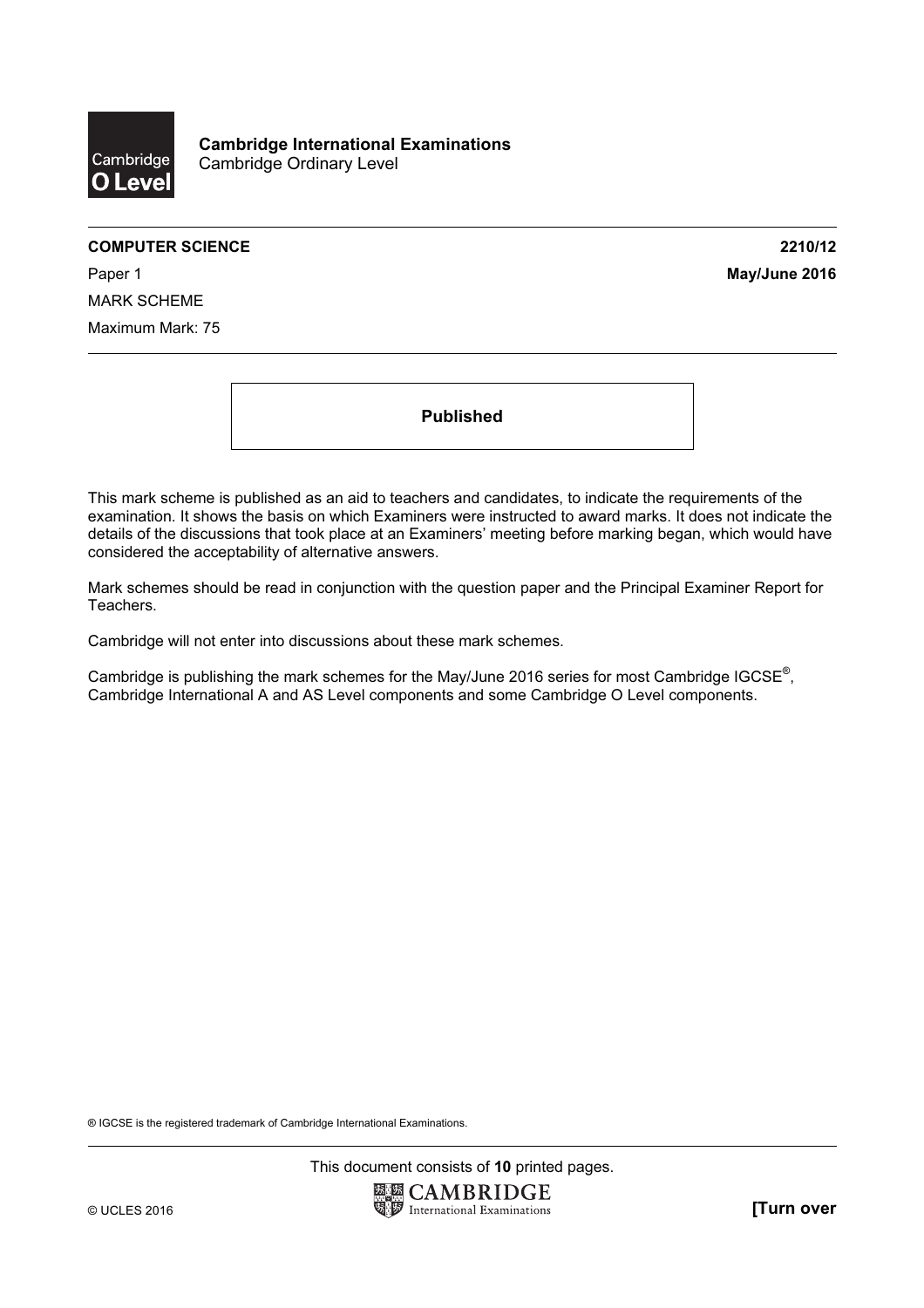| Page 2 | <b>Mark Scheme</b>                | Syllabus | Paper |
|--------|-----------------------------------|----------|-------|
|        | Cambridge O Level - May/June 2016 | 2210     |       |

# 1 compiler

assembler

interpreter [3]

2

| <b>Application</b>               | <b>Sensor</b>               |  |
|----------------------------------|-----------------------------|--|
| controlling street lights        | Light                       |  |
| monitoring a river for pollution | Gas, pH, temperature, light |  |
| controlling traffic lights       | pressure, magnetic field,   |  |

NOTE: The same sensor cannot be given twice  $[3]$ 

3 (a) 1 mark for each nibble

 $0100 1010 1111$  [3]

| (b) (i) $01101001$<br>00011111 | 105 hours<br>31 minutes | mark<br>mark |       |
|--------------------------------|-------------------------|--------------|-------|
| 00110010                       | 50 seconds              | mark         | $[3]$ |

(ii) 1F  $[1]$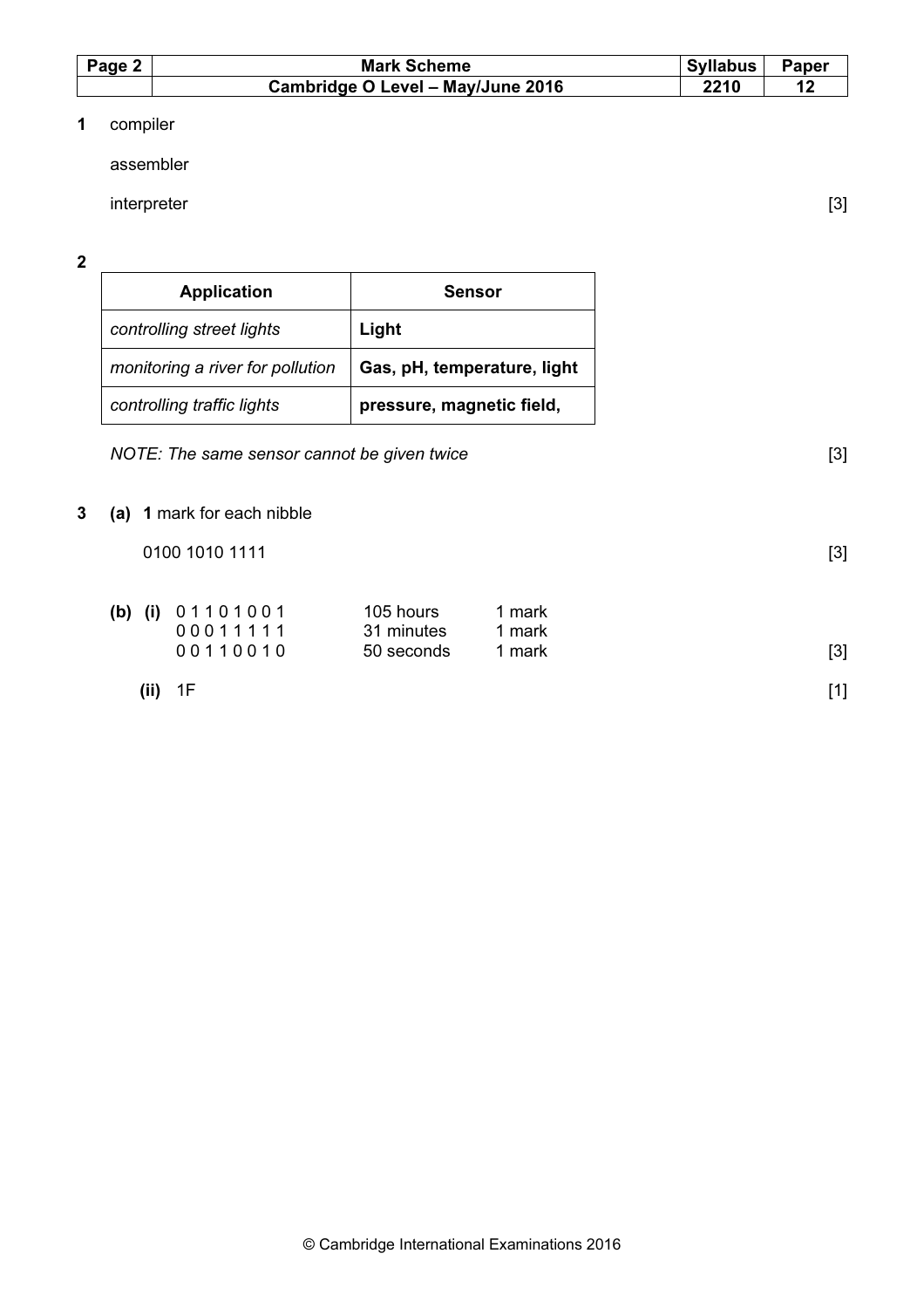| Page 3 | <b>Mark Scheme</b>                                                                                      | <b>Syllabus</b> | <b>Paper</b> |
|--------|---------------------------------------------------------------------------------------------------------|-----------------|--------------|
|        | Cambridge O Level - May/June 2016                                                                       | 2210            | 12           |
| 4      | (a) Any three from:                                                                                     |                 |              |
|        | The file can be compressed                                                                              |                 |              |
|        | The compression that is used is lossless (not lossy)                                                    |                 |              |
|        | use of a compression algorithm                                                                          |                 |              |
|        | repeated words can be indexed                                                                           |                 |              |
|        | repeated word sections (e.g. "OU") can be replaced by a numerical value                                 |                 |              |
|        | reference to zip files<br>$\overline{\phantom{0}}$                                                      |                 |              |
|        | save file as a pdf/convert to pdf                                                                       |                 | [3]          |
|        |                                                                                                         |                 |              |
|        | (b) Any four from:                                                                                      |                 |              |
|        | the checksum for the bytes is calculated                                                                |                 |              |
|        | this value is then transmitted with the block of data                                                   |                 |              |
|        | at the receiving end, the checksum is re-calculated from the block of data received                     |                 |              |
|        | the calculated value is then compared to the checksum transmitted<br>$\qquad \qquad -$                  |                 |              |
|        | if they are the same value, then the data was transmitted without any error<br>$\overline{\phantom{m}}$ |                 |              |
|        | if the values are different, then an error has been found                                               |                 |              |
|        | if the values are different, then a request is sent for the data to be re-transmitted                   |                 | [4]          |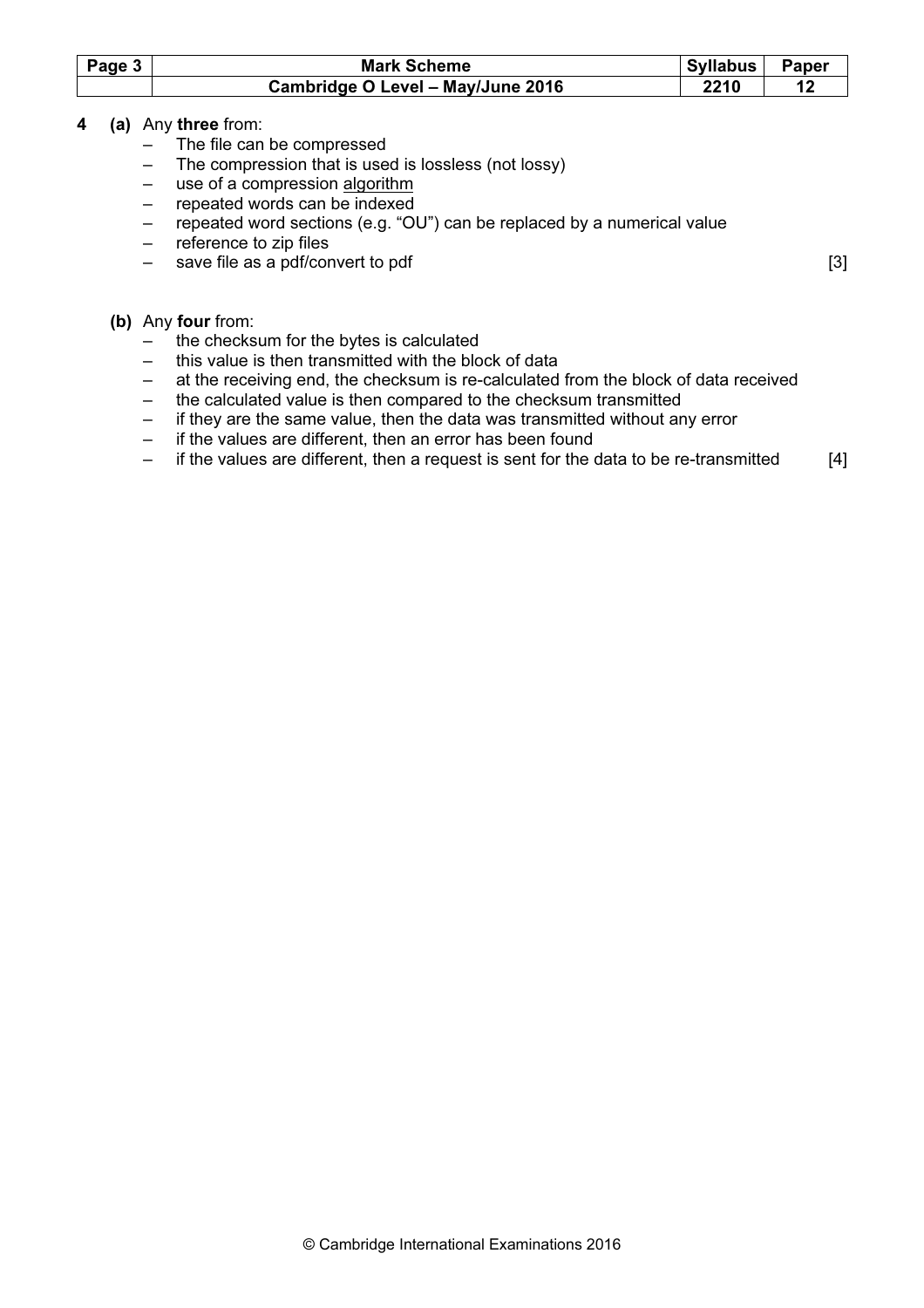| Page 4 | <b>Mark Scheme</b>                | <b>Syllabus</b> | Paper |
|--------|-----------------------------------|-----------------|-------|
|        | Cambridge O Level - May/June 2016 | 2210            |       |
|        |                                   |                 |       |

| <b>Description</b>                                                                                                                        | <b>Device</b>           |
|-------------------------------------------------------------------------------------------------------------------------------------------|-------------------------|
| Allows a user to write on a<br>surface using a pen; text and<br>drawings are then captured<br>electronically and stored for<br>later use. | Digital Light Projector |
| Converts sound into an<br>electrical signal/voltage.                                                                                      | Inkjet printer          |
| Uses thermal bubble and<br>piezoelectric technology to<br>produce a hard copy.                                                            | Interactive whiteboard  |
| Uses a bright white light source<br>and micro mirrors (on a chip) to<br>produce an image to be shone<br>onto a wall or screen.            | Laser printer           |
| Converts a hard copy document<br>into an electronic form to be<br>stored as a file on a computer.                                         | Microphone              |
| Uses negatively charged<br>images on a rotating drum and<br>positively charged toner to<br>output a hard copy.                            | Scanner (2D)            |
| $5/6$ matches $-5$ marks<br>4 matches $-$ 4 marks<br>$3$ matches $-3$ marks<br>2 matches $-2$ marks                                       |                         |

 $1$  match  $-1$  mark [5]

5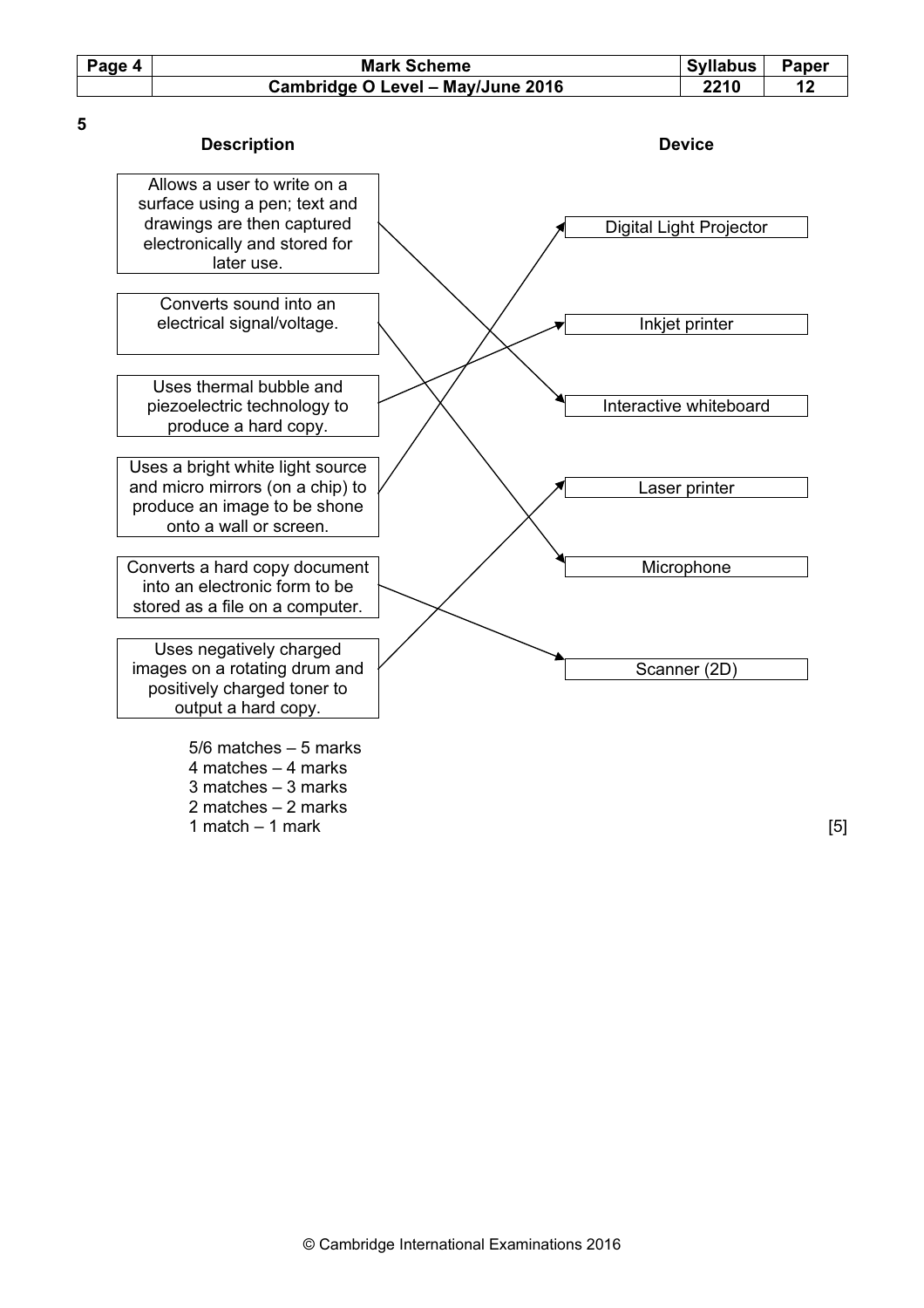| Page 5 | <b>Mark Scheme</b>                | Syllabus | <b>Paper</b> |
|--------|-----------------------------------|----------|--------------|
|        | Cambridge O Level - May/June 2016 | 2210     |              |

6 (a)

| <b>Type</b> | <b>Tick</b><br>$(\checkmark)$ |  | <b>Method</b> | <b>Tick</b><br>৻৴ |
|-------------|-------------------------------|--|---------------|-------------------|
| simplex     |                               |  | serial        |                   |
| half-duplex |                               |  | parallel      |                   |
| full-duplex |                               |  |               |                   |

| <b>Type</b> | <b>Tick</b><br>$(\checkmark)$ | <b>Method</b> | Tic |
|-------------|-------------------------------|---------------|-----|
| simplex     |                               | serial        |     |
| half-duplex |                               | parallel      |     |
| full-duplex |                               |               |     |

| <b>Fick</b><br>(√ | <b>Method</b> | <b>Tick</b> |
|-------------------|---------------|-------------|
|                   | serial        |             |
|                   | parallel      |             |
|                   |               |             |

| <b>Type</b> | <b>Tick</b> | <b>Method</b> | Tic |
|-------------|-------------|---------------|-----|
| simplex     |             | serial        |     |
| half-duplex |             | parallel      |     |
| full-duplex |             |               |     |

| Гісk<br>(√ | <b>Method</b> | <b>Tick</b> |
|------------|---------------|-------------|
|            | serial        |             |
|            | parallel      |             |

[6]

### (b) Any two from:

- $-\frac{1}{\pi}$  single wire means there is less chance of interference/data corruption  $-\frac{1}{\pi}$  single wire reduces costs
- single wire reduces costs
- more reliable over greater distances
- bits will still be synchronised after transmission [2]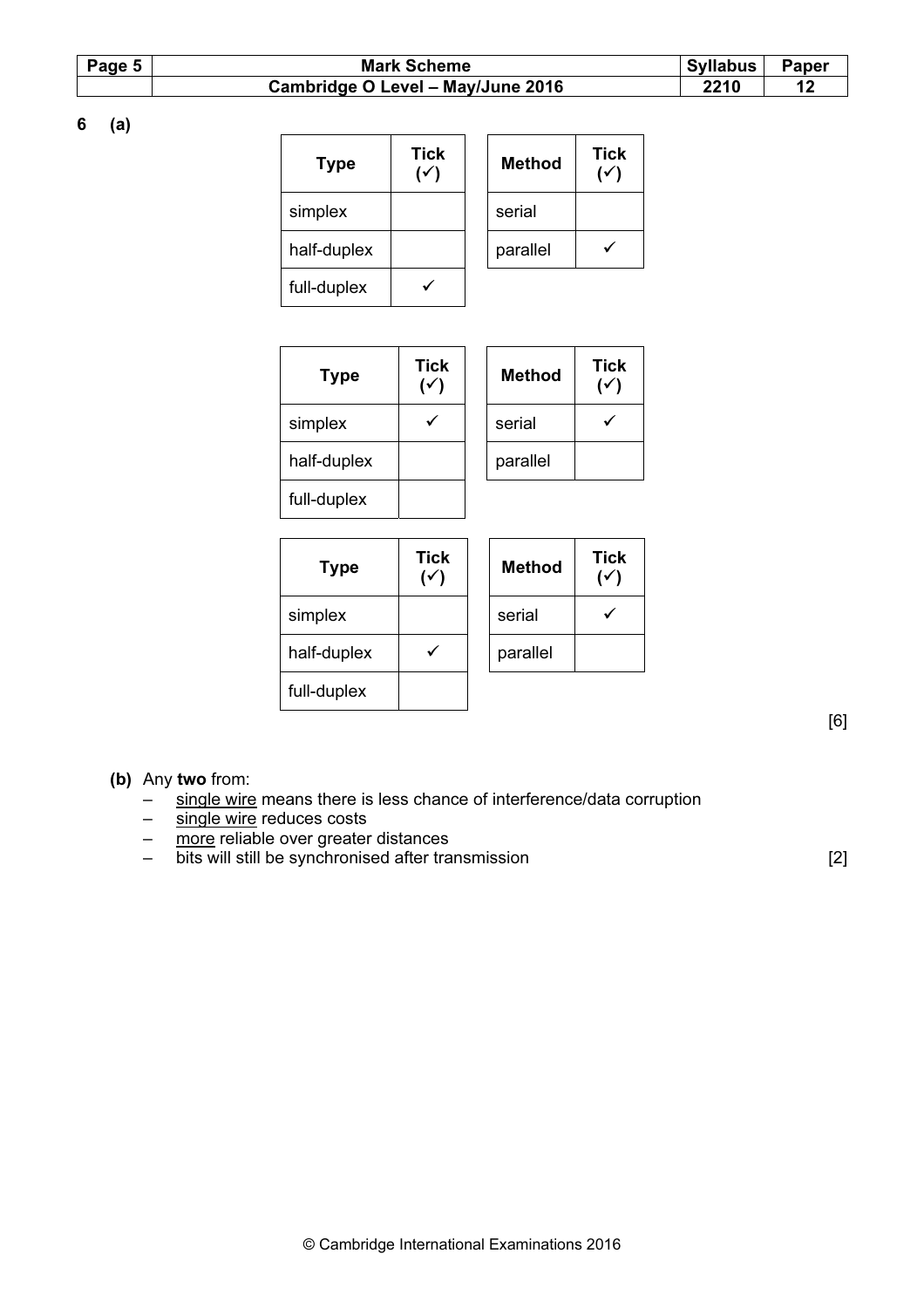| Page 6 $ $ | <b>Mark Scheme</b>                | Syllabus |  |  |  |
|------------|-----------------------------------|----------|--|--|--|
|            | Cambridge O Level - May/June 2016 | 2210     |  |  |  |

7 (a)

| A        | В              | $\mathbf c$ | Working space | X            |
|----------|----------------|-------------|---------------|--------------|
| $\Omega$ | 0              | 0           |               | $\bf{0}$     |
| $\theta$ | $\overline{0}$ | 1           |               | 1            |
| $\Omega$ |                | 0           |               | $\bf{0}$     |
| $\Omega$ | 1              | 1           |               | 1            |
| 1        | 0              | 0           |               | $\bf{0}$     |
| 1        | 0              | 1           |               | 1            |
|          | 1              | 0           |               | 1            |
|          |                | 1           |               | <sup>0</sup> |

 4 marks for 8 correct X bits 3 marks for 6 correct X bits 2 marks for 4 correct X bits 1 mark for 2 correct X bits [4]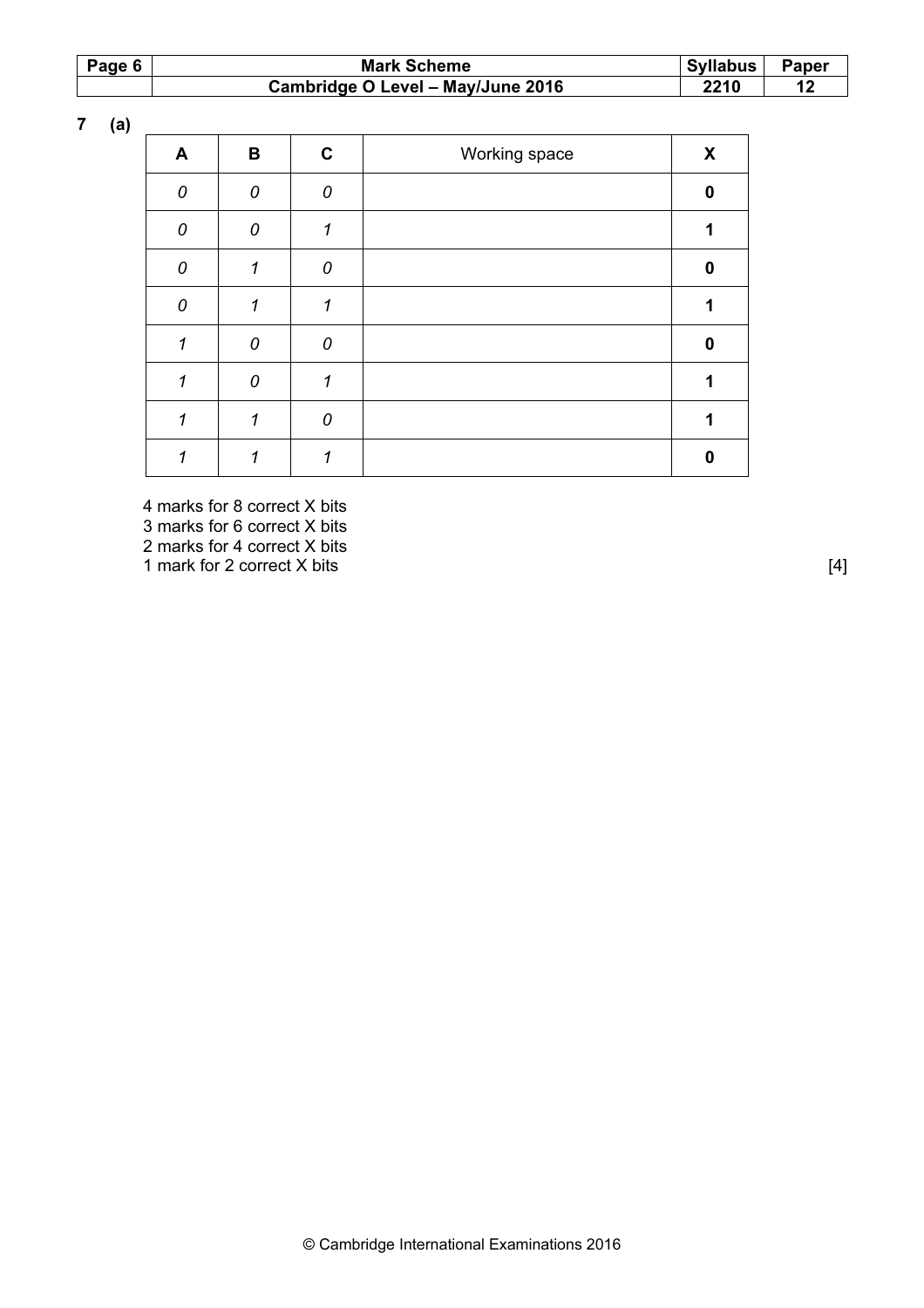

(b) 1 mark for each correct gate with correct source of input



(c) Each dotted area is 1 mark

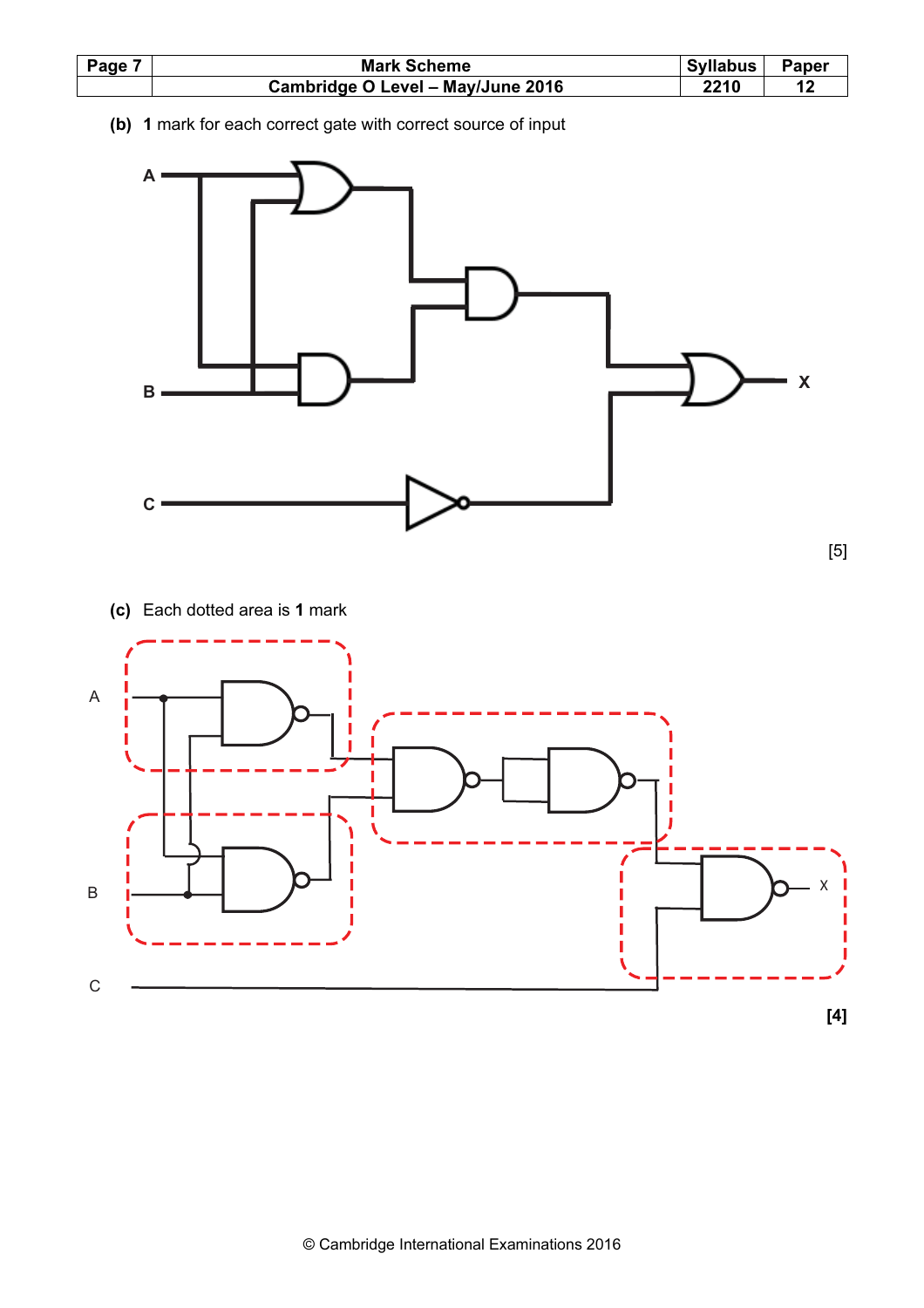| Page 8 | <b>Mark Scheme</b>                | <b>Syllabus</b> |  |  |
|--------|-----------------------------------|-----------------|--|--|
|        | Cambridge O Level - May/June 2016 | ?210            |  |  |

## 8 (a) 1 mark for correct lines from each type of software

NOTE: all statements that are correct must be connected to the correct type of software for the mark to be awarded

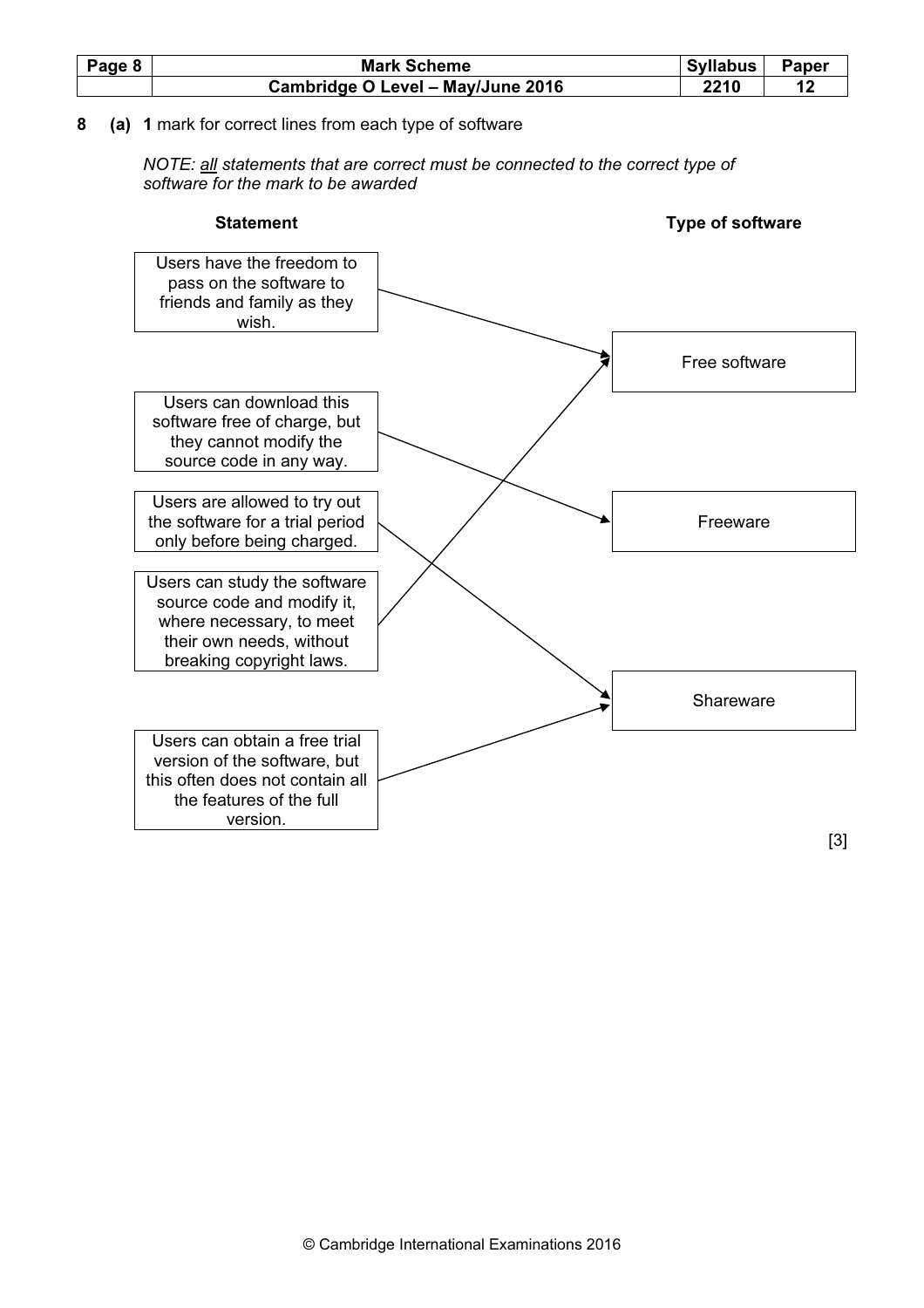| Page $9$ | <b>Mark Scheme</b>                | Syllabus | Paper |
|----------|-----------------------------------|----------|-------|
|          | Cambridge O Level - May/June 2016 | 2210     |       |

## (b) Any three from:

- That we should follow Copyright laws/intellectual property rights/work should not be stolen/plagiarised
- That we should follow Data Protection laws
- That we should not create or distribute malware//description of malware
- That we should not hack/crack other computers//description of hacking
- That we should protect our own computers against malware/hacking
- That we should consider privacy issues (when using social networking)
- That we consider anonymity issues (when using social networking)
- That we should consider environmental impacts when using computers
- Loss/creation of jobs from use of computers/robotics
- We should follow codes of practice (for creation of code e.g. ACM/IEEE) [3]
- (c) 2 marks for each term described

#### Viruses:

- program/software/file that replicates (copies) itself
- intends to delete or corrupt files//fill up hard disk space

### Pharming:

- malicious code stored on a computer/web server
- redirects user to fake website to steal user data

### Spyware:

- monitors and relays user activity e.g. key presses//key logging software
- user activity/key presses can be analysed to find sensitive data e.g. passwords  $[6]$

## (d) Any three from:

- examines/monitors traffic to and from a user's computer and a network/Internet
- checks whether incoming and outgoing traffic meets a given set of criteria/rules
- firewall blocks/filters traffic that doesn't meet the criteria/rules
- logs all incoming and outgoing traffic
- can prevent viruses or hackers gaining access
- blocks/filters access to specified IP addresses/websites
- warns users of attempts by software (in their computer) trying to access external data sources (e.g. updating of software) etc. // warns of attempted unauthorised access to the system in the system in the system in the system in the system in the system in the system in the system in the system in the system in the system in the system in the system in the system in the system in the system i